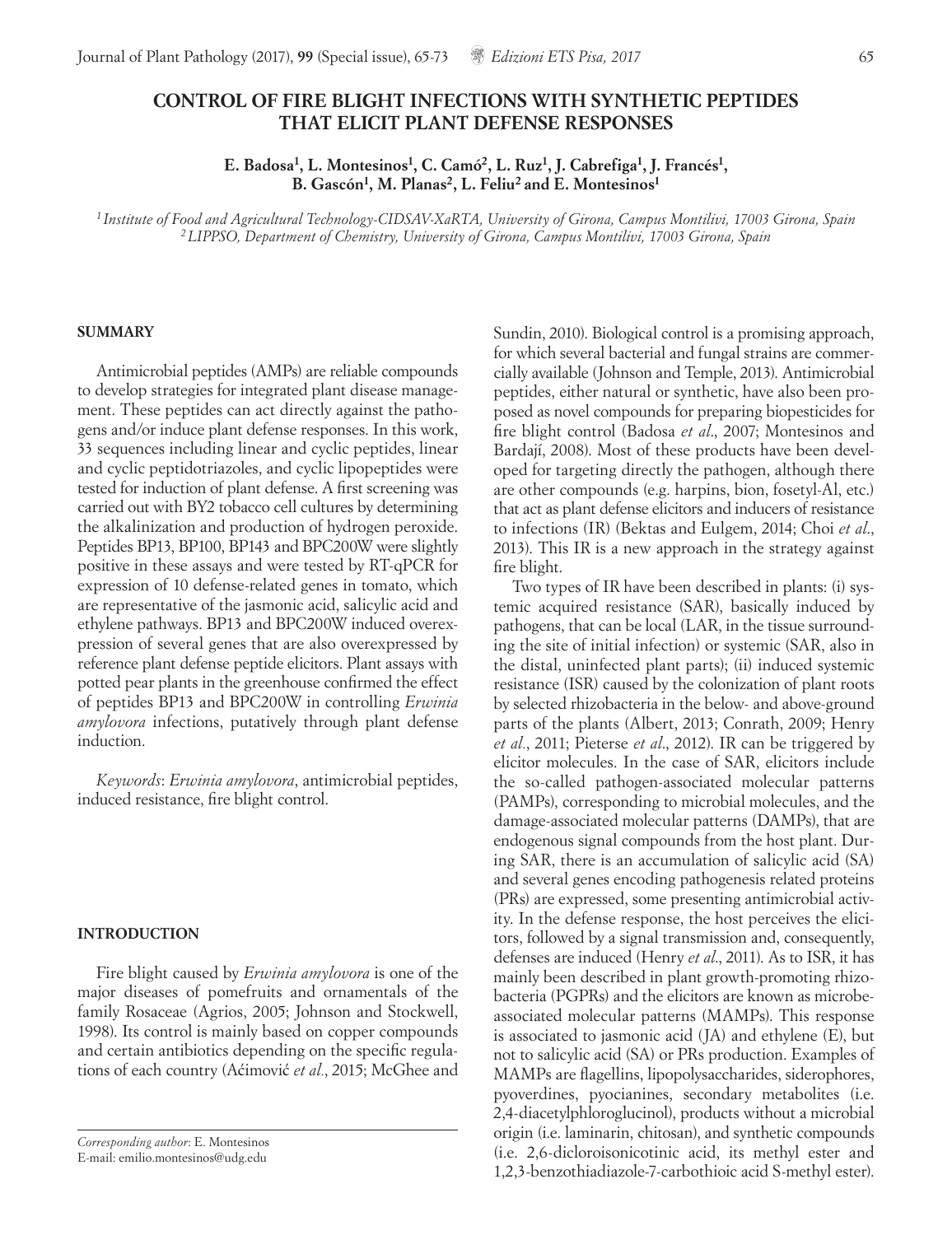| Table 1. Antibacterial activity (MIC) and cytotoxicity of selected peptides |
|-----------------------------------------------------------------------------|
|-----------------------------------------------------------------------------|

| Peptide                              |                                                     | MIC (µM)                            |              |              |                  |  |
|--------------------------------------|-----------------------------------------------------|-------------------------------------|--------------|--------------|------------------|--|
| Code                                 | Sequence                                            | Ps <sub>S</sub>                     | Xav          | Ea           | $150 \mu M$      |  |
| Linear peptidotriazoles              |                                                     |                                     |              |              |                  |  |
| <b>BP249</b>                         | KKLA(Tr-Ahx)KKILKYL-NH2                             | 12.5-25                             | 25-50        | > 50         | $\mathbf{0}$     |  |
|                                      | Linear peptides derived from the CECMEL11 library   |                                     |              |              |                  |  |
| <b>BP13</b>                          | FKLFKKILKVL-NH2                                     | $12 - 25$                           | 50-100       | 25-50        | $15 \pm 4$       |  |
| <b>BP14</b>                          | YKLFKKILKVL-NH2                                     | $12 - 25$                           | 50-100       | 25-50        | $30 \pm 3$       |  |
| <b>BP15</b>                          | KKLFKKILKVL-NH2                                     | $2.5 - 5$                           | 12.5-15      | $5 - 7.5$    | $16 \pm 3$       |  |
| <b>BP16</b>                          | KKLFKKILKKL-NH2                                     | >100                                | >100         | >100         | $\mathbf{0}$     |  |
| <b>BP134</b>                         | KKLFKKILKYL-OH                                      | $7.5 - 10$                          | $10 - 20$    | $7.5 - 10$   | $8 \pm 3$        |  |
| <b>BP143</b>                         | KKLfKKILKYL-NH2                                     | $2.5 - 5$<br>$5 - 7.5$<br>$2.5 - 5$ |              |              | 5 ± 0.8          |  |
|                                      | SKKLFKKILKYLAGPAKKLFKK                              |                                     |              |              |                  |  |
| <b>BP195</b>                         | <b>ILKYL-OH</b>                                     | $7.5 - 10$                          | $10 - 20$    | $10 - 20$    | $73 + 5$         |  |
| <b>BP270</b>                         | KKLHKKILKVL-NH2                                     | 12.5-25                             | > 50         | >50          | $\mathbf{0}$     |  |
| <b>BP271</b>                         | Ac-LKLHKKILKVL-NH2                                  | 12.5-25                             | > 50         | > 50         | $\mathbf{0}$     |  |
| <b>BP272</b>                         | Ac-HKLHKKILKVL-NH2                                  | 12.5-25                             | > 50         | >50          | $\overline{0}$   |  |
| <b>BP273</b>                         | Ac-FKLHKKILKVL-NH2                                  | 12.5-25                             | 25-50        | >50          | $\overline{0}$   |  |
| <b>BP285</b>                         | FKLFKKILKHL-NH2                                     | >25                                 | > 50         | >25          | $26 \pm 0.8$     |  |
| Cyclic peptidotriazoles              |                                                     |                                     |              |              |                  |  |
| <b>BPC512</b>                        | c(KKLKA(Tr-Nle)FKKLQ)                               | $25 - 50$                           | < 3.1        | >50          | $2 \pm 0.1$      |  |
| <b>BPC698</b>                        | c(KKLKK(CO-Tr-Nle)FKKLQ)                            | $25 - 50$                           | $3.1 - 6.2$  | >50          | $3 \pm 0.5$      |  |
| Cyclic peptides derived from iturins |                                                     |                                     |              |              |                  |  |
| <b>BPC660</b>                        | $c(QPnS\text{-}dap(C6H11O)-Nyn)$                    | > 50                                | > 50         | >50          | $2 \pm 1$        |  |
| <b>BPC664</b>                        | $c(QPnS\text{-}dap(C_{12}H_{23}O)\text{-}Nyn)$      | >50                                 | > 50         | >50          | 3±4              |  |
|                                      | Cyclic peptides derived from the CYCLO10 library    |                                     |              |              |                  |  |
| <b>BPC194</b>                        | c(LKKKKKKFLO)                                       | $3.1 - 6.2$                         | $3.1 - 6.2$  | $6.2 - 12.5$ | $3 + 0.6$        |  |
| <b>BPC148W</b>                       | c(KKLLLWKKKQ)                                       | 12.5-25                             | 12.5-25      | >100         | $3 \pm 1$        |  |
| BPC200W                              | c(LLLLKWKKLQ)                                       | $>50$                               | $3.1 - 6.2$  | 75-100       | 7 ± 0.5          |  |
| Cyclic lipopeptides                  |                                                     |                                     |              |              |                  |  |
| <b>BPC500</b>                        | c(KKLKK(CO-C <sub>3</sub> H <sub>7</sub> )FKKLQ)    | $6.2 - 12.5$                        | < 3.1        | 12.5-25      | $28 + 5$         |  |
| <b>BPC596</b>                        | $c(KKLKK(LK-CO-nC5H11)FKKLO)$                       | $6.2 - 12.5$                        | < 3.1        | 12.5-25      | $93 \pm 5$       |  |
| <b>BPC634</b>                        | $c(KKLKk(CO-isoC5H11)fKKLQ)$                        | 12.5-25                             | 25-50        | $>50$        | $7 \pm 1$        |  |
| <b>BPC638</b>                        | $c(KKLKK(CO-isoC5H11)HKKLQ)$                        | $6.2 - 12.5$                        | $25 - 50$    | 25-50        | $6\pm2$          |  |
| <b>BPC676</b>                        | $c(KKLKK(LK-CO-nC5H11)HKKLO)$                       | 12.5-25                             | $6.2 - 12.5$ | 25-50        | $3 \pm 0.3$      |  |
| <b>BPC684</b>                        | $c(k(CO - nC5H11)KLKKFKKLQ)$                        | 12.5-25                             | $6.2 - 12.5$ | 25-50        | $8 \pm 1$        |  |
| <b>BPC686</b>                        | $c(K({\rm CO-}nC_5H_{11})KLKKfKKLQ)$                | 12.5-25                             | $6.2 - 12.5$ | 25-50        | $10 \pm 0.2$     |  |
| <b>BPC688</b>                        | $c(K(CO - nC5H11)KLKKHKKLQ)$                        | 25-50                               | $25 - 50$    | >50          | $1 \pm 2$        |  |
| <b>BPC702</b>                        | $c(KKLKk(CO-C3H7)FKKLO)$                            | $6.2 - 12.5$                        | $6.2 - 12.5$ | 25-50        | $1 \pm 0.1$      |  |
| <b>BPC714</b>                        | $c(KK(CO-C3H7)LKKfKKLQ)$                            | $25 - 50$                           | 12.5-25      | 25-50        | $3 \pm 1$        |  |
| <b>BPC724</b>                        | c(KKLKk(LK-CO-C <sub>3</sub> H <sub>7</sub> )FKKLQ) | 12.5-25                             | $6.2 - 12.5$ | 25-50        | $3 \pm 2$        |  |
| <b>BPC726</b>                        | c(KKLKK(LK-CO-C <sub>3</sub> H <sub>7</sub> )fKKLQ) | 12.5-25                             | $6.2 - 12.5$ | 25-50        | $0 \pm 1$        |  |
| <b>BPC728</b>                        | c(KKLKK(LK-CO-C <sub>3</sub> H <sub>7</sub> )HKKLQ) | 12.5-25                             | $6.2 - 12.5$ | >50          | $\mathbf{0}$     |  |
| Flagellins                           |                                                     |                                     |              |              |                  |  |
| flg15                                | RINSAKDDAAGLQIA-OH                                  | >100                                | >100         | >100         | $\boldsymbol{0}$ |  |
| flg21                                | RLSTGSRINSAKDDAAGLQIA-OH                            | >100                                | >100         | >100         | $\overline{0}$   |  |

*Xa*v, *Xanthomonas axonopodis* pv. *vesicatoria*; *Ps*s, *Pseudomonas syringae* pv. *syringae; Ea*, *Erwinia amylovora*. Percent hemolysis at 150μM plus confidence interval  $(\alpha = 0.05)$ .

The perception of these elicitors induces the synthesis of jasmonic acid and its methyl ester (MeJA) from membrane lipids (alfa linolenic acid). Although SAR and ISR are distinct pathways, there is a cross talk between both of them (Pieterse *et al*., 2012).

PAMPs and MAMPs are recognized by certain receptors named pattern recognition receptors (PRRs), that usually contain a leucine-rich external domain (leucine rich repeats, LRR), and an internal serine/threonine/kinase domain (receptor-like kinases, RLKs, or receptor-like protein, RLPs, without the kinase domain). In the case of DAMPs, these endogenous compounds are delivered by

the action of pathogen-induced enzymes or by wounds, and are recognized by peptide receptors (PEPRs) (Yamaguchi and Huffaker, 2011; Guillaume *et al.*, 2012).

The usefulness of plant resistance inducers in fire blight management has been demonstrated, in some cases with a significant reduction of blossom and shoot blight symptoms, by treatments with potassium phosphite and acibenzolar-*S*-methyl (Aćimović *et al*., 2015). However, these were not effective in other cases (Ngugi and Schupp, 2009; Sundin *et al.*, 2009).

Within the last 10 years, we have reported families of peptides active against *E. amylovora*, which include linear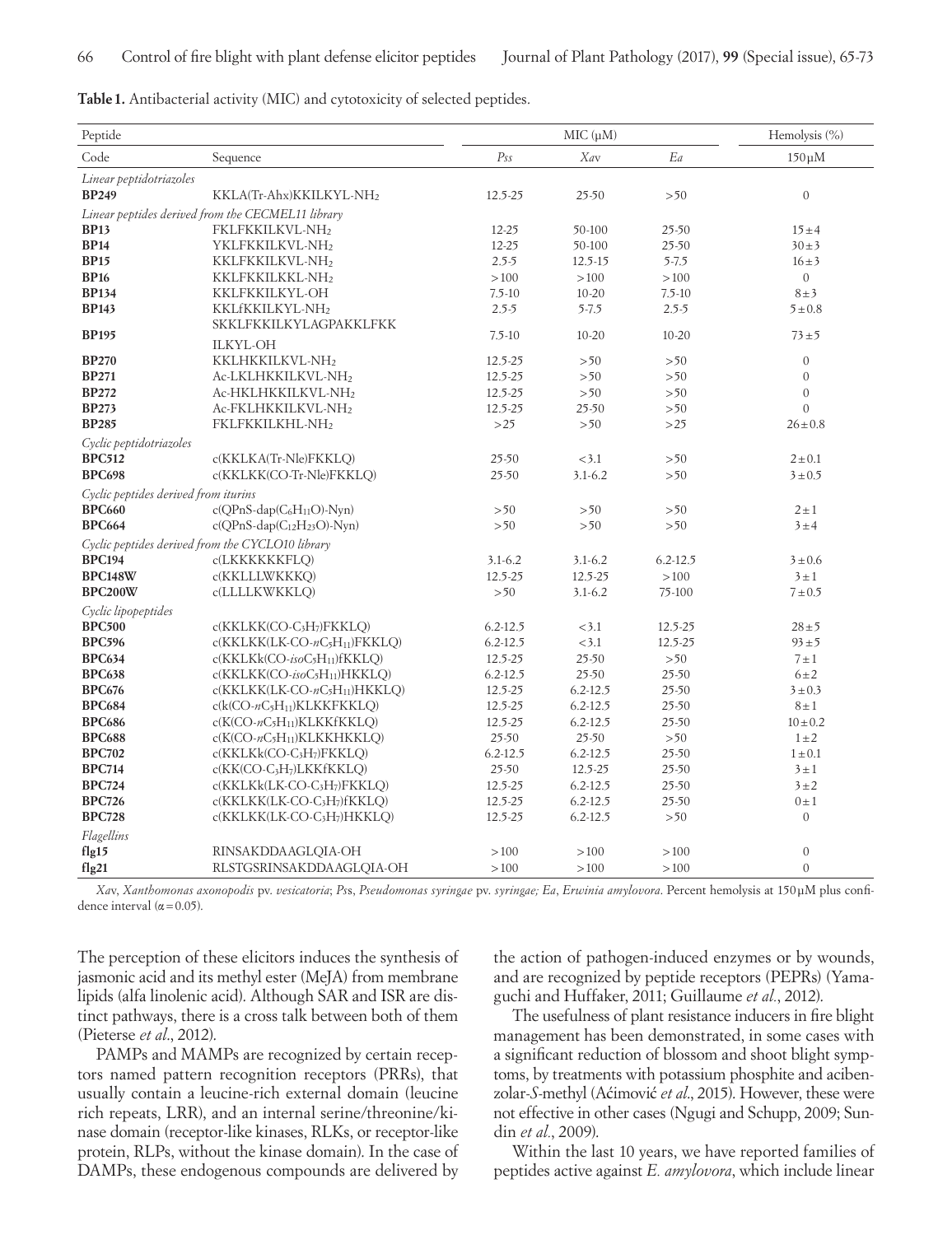and cyclic peptides, linear and cyclic peptidotriazoles, as well as cyclic lipopeptides (Badosa *et al*., 2007; Ferre *et al*., 2006; Güell *et al*., 2011, 2012, 2013, 2017; Monroc *et al*., 2006a, 2006b; Vilà *et al*., 2013, 2016). In the present work we explored the possibility that some peptides may have a defense elicitation activity. The objectives were: (i) select a collection of synthetic peptides from the different reported families based on their distinct antibacterial and hemolytic activities; (ii) analyse the capacity of selected sequences to induce extracellular pHchanges and hydrogen peroxyde production in tobacco cell cultures; (iii) evaluate the capacity of selected peptides to express defense-related genes in tomato plants, and (iv) assay the best peptide elicitor candidates for *in planta* infection inhibition.

#### **MATERIALS AND METHODS**

**Peptides.** Peptides were selected from different families reported by our group (Table1) and were synthetized as described elsewhere (Badosa *et al*., 2007; Güell *et al*., 2011, 2012, 2013, 2017; Monroc *et al*., 2006a, 2006b; Vilà *et al*., 2013, 2016). They included 13 linear and 20 cyclic peptides. Cyclic peptides BPC148W, BPC200W, BPC660 and BPC664 have not been previously described. Flagellin derivatives flg15 and flg21, and KKLFKKILKYL-NH<sub>2</sub> (BP100) were used as control in some *in vitro* and *in planta*  experiments, respectively. The minimum inhibitory concentration (MIC) against *Pseudomonas syringae* pv. *syringae* (*Pss*), *Xanthomonas axonopodis* pv. *vesicatoria* (*Xav*) and *Erwinia amylovora* (*Ea*) as well as their hemolytic activity at 150μM are shown in Table 1. These activities were evaluated as described elsewhere (Güell *et al*., 2011).

Determination of extracellular pH changes and hy**drogen peroxide-production in tobacco cell cultures.**  Tobacco cells (*Nicotiana tabacum* cv. Brigth Yellow-2) were cultivated in Murashige and Skoog medium (Duchefa Biochemie B.V., The Netherlands) containing 4.3g l−1 at pH5.8, completed with sucrose at 30 g  $l^{-1}$ , KH<sub>2</sub>PO<sub>4</sub> at 0.2 g l<sup>-1</sup>, myo-inositol at 0.1 g l<sup>-1</sup>, thiamine at 1.0 mg l<sup>-1</sup> and 2,4-dichlorophenoxyacetic acid 0.2mg l−1. Cells were grown at 24ºC in the dark on a rotary shaker at 120 rpm and subcultured weekly by the addition of 10ml of cells to 100ml of fresh liquid medium. Experiments were performed using cells in exponential growth phase after 5 to 6 days of culture.

Extracellular pH variation of the peptides (Table 1) was monitored with a glass pH microelectrode (Thermo Fisher Scientific, Spain). Briefly, tobacco cells in exponential phase were diluted 1:3 in fresh MS medium and 1.5ml of the cell suspension were distributed in 24 well plate and let to stabilize during 30min. Then, 6 μl of each peptide were added to a final concentration of 20 μM in the well. pH was measured every 5min during 25 min. A positive control with flagellin and a negative control with water were also included. The experiment was repeated twice.

 $H<sub>2</sub>O<sub>2</sub>$  production from the peptides (Table 1) was assessed using the Oxiselect hydrogen peroxide assay kit (Cell Biolabs, USA). First of all, tobacco cells in exponential phase were filtered on a Whatman filter and resuspended in HEPES solution (mannitol at 31.8 g l−1, HEPES at 480 mg  $l^{-1}$ , K<sub>2</sub>SO<sub>4</sub> at 90 mg  $l^{-1}$  and CaCl<sub>2</sub> at 73 mg l<sup>-1</sup>, adjusted at pH7) to obtain a final concentration of approximately 0.2 g of cell ml−1. Then, 1ml of the cell suspension was distributed in 24 well plate and 4 μl of each peptide were added to a final concentration of 20μM in the well. Cells were maintained in a rotatory shaker for 15min and subsequently cells were let to sediment. Then, 50 μl of the supernatant were transferred into an individual μl plate well and 50μl of ADHP/HRP working solution (ADHP at  $100 \mu$ M and HRP at  $0.2 U$  ml<sup>-1</sup> in 1X assay buffer) were added to each well. The well content was mixed thoroughly and incubated for 30min at room temperature protected from the light. After incubation, the plate was read with a fluorescence microplate reader equipped with excitation (530-570nm) and emission (590- 600 nm) systems. In order to quantify the production of  $H<sub>2</sub>O<sub>2</sub>$  a standard curve containing known concentrations of H<sub>2</sub>O<sub>2</sub> (25, 12.5, 6.25, 3.12, 1.56, 0.78, 0.39, 0.19, 0.09 and 0 μM) was prepared. Each sample was assayed in triplicate.

**Effect of peptide treatment on defense gene expression of tomato plants**. Seeds of tomato cv. Rio Grande were sown in hydroponic seed plugs (rockwool) and grown under controlled greenhouse conditions  $(25\pm2^{\circ}C,$ 16h light/15 $\pm$ 2°C, 8h dark, and 60% RH). Two-week-old seedlings (two cotyledons) were transplanted into Rockwool plugs (7.5×7.5×6.5 cm, Gordan Iberica, Spain). The experimental design consisted of three replicates of six plants per treatment. After two weeks, tomato leaves were sprayed with an aqueous solutions of peptides BP13, BP100, BP143 and BPC200W, at 125μM, salicylic and jasmonic acid at 2.5mM (Sigma-Aldrich, USA), until the runoff point. For the ethylene treatment, plants were exposed to ethylene generated in a sealed chamber containing ethephon (1mM) (Nufarm España, Spain) amended with disodium hydrogen phosphate buffer (2.5mM) (Zhang and Wen, 2010). Water was used as a not treated control. Leaf samples were collected 24h after the treatments and processed to extract RNA to be used for obtaining the corresponding complementary DNA (cDNA). Plant material was ground to a fine powder in liquid nitrogen with the Tissuelyzer II system (Qiagen, USA). Total RNA was extracted from leaves using TriZol (Invitrogen, USA) according to manufacturer's instructions, was solubilized in RNAse-free water and subjected to DNAse treatment (Ambion Turbo DNA-free™, Life Technologies, USA) to remove contaminant DNA. In each step, the RNA was quantified using Nanodrop N-2000 spectrophotometer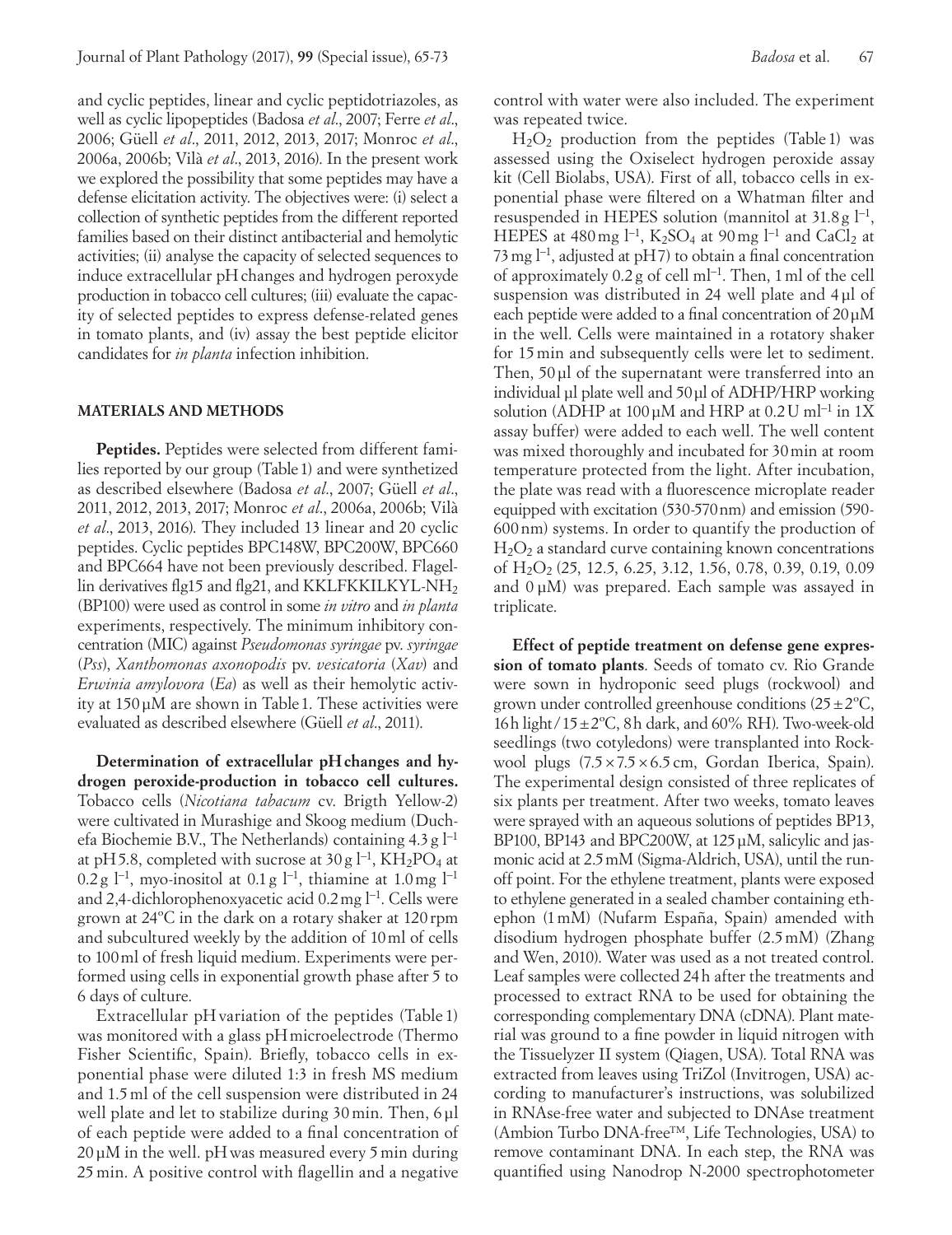(Thermo Fisher Scientific, USA), and its integrity verified by denaturing agarose gel electrophoresis. First-strand of cDNA was generated from extracted RNA using reverse transcriptase (High Capacity cDNA Reverse Transcription Kit, Invitrogen, USA) according to manufacturer's instructions.

To test defense gene induction in the treated tomato plants, a qPCR assay was performed. Quantitative PCR was carried out in a fluorometric thermal cycler (7300 Real-Time PCR System, Applied Biosystems, USA) using a Mix SYBRGreen PCR Master Mix (Applied Biosystems, USA). The total reaction volume of this PCR reaction was 20μl and the reaction mixture were 1μl of each primer set at the adequate concentration, 10μl of MixSyber Green, 6μl of distilled water and 2μl of cDNA. Specific oligonucleotides according to the literature, and other designed in the present study were used for the quantification of the expression of the target genes involved in plant defense (Table 2). For each gene system, the concentration of the primer pair was optimized to prevent non-specific reactions or artefacts that could jeopardize the result. Melting curve analysis was performed after each amplification to confirm the specificity of reaction. A constitutive gene (*actin* gene) was used as reference control, and the following genes implicated in plant defense response were analyzed: Phenylalanine ammonia lyase (*PAL*), Pathogenesis-related protein-*1* (*PR1*), Chitinase A (*Chi3*, *PR3*), Acidic β-1,3 endoglucanse (*GLuA*, *PR2*), Basic β-1,3 endoglucanse (*GluB*), Lypoxigenase (*LOX*), Protein inhibitor II (*PinII*), Heat shock protein (*S13*), Dehydrin (*TAS*) and a Na+/H+antiporter (*NHX1*). The primer concentration was 100 nM for all the genes except for the *GLuA*, *PR1* and *actin* genes which optimized concentration was 300 nM. To prepare a calibration curve cDNA was cloned in in pSpark cloning vector (Canvax, Spain) an used to transform *E. coli* DH5α, the number of extracted plasmid copies (QIAGEN Iberia, Spain) were quantified and appropriate dilutions were used to obtain the standard curve. The efficiency for each standard curve was calculated in to be sure that the efficiencies of the amplifications were similar. Then, a relative quantification of gene expression was done using the ΔΔCt method (Livak and Schmittgen, 2001). Quantitative analysis was performed with the geneAmp7300 sequence detection system (PE Applied Biosystems, USA). The Ct values obtained for each treatment repetition were used to estimate the fold change value of the endogenous reference gene (*actin*) and the target plant defense gene. These results were used to calculate the ratios of the plant defense genes (relative to the *actin* gene for all treatments analyzed, and to control plants). The statistical significance of the results for the selected peptides was determined using the REST2009 Software (Pfaffl *et al.*, 2002)

*In planta E. amylovora* **infection assays.** The efficacy of peptides in the control of fire blight infections was determined using potted pear plants (cv. Conference) inoculated with *E. amylovora*. Two-to-three-year-old pear plants grown in 20 cm diameter plastic pots in the greenhouse were used. Plants were pruned to leave 3-to-4 shoots per plant and were forced to bud in the greenhouse. Plants were fertilized once a week with a 200 ppm N-P-K solution (20-10-20) and were used when the shoots were about 3-to-4 cm in length, and had 5-to-6 young leaves per shoot. Fungicides or bactericides were not applied to prevent interference with the assays. Plants were treated with peptides BP13, BP100, BP143 or BPC200W. Different peptide treatment strategies were used, one based on two treatments, 7 and 2 days before pathogen inoculation (bpi), and a second one based on three treatments, 7, 2 and 0 days bpi. For inoculation, the three youngest expanded leaves of each shoot were wounded approximately in the middle of the leaf by a double transverse incision (*ca.* 1mm) of the midrib that was inoculated with 10μl of a suspension of a single strain (EPS101) of *E. amylovora* at 108 CFU ml−1. Plants were incubated in a controlled environment greenhouse for nine days at  $23 \pm 2^{\circ}$ C during the day and  $15\pm2$ <sup>o</sup>C at night and a photoperiod of 16h light and 8h dark. The experimental design consisted of three replicates of three plants per each treatment. Appropriate non-treated, non-inoculated and reference controls (BP100 at 125 µM and Kasugamycin 8% at 2g  $l^{-1}$  (Lainco, Spain) were used. A disease index, ranging from 0 (no symptoms) to 3 (severe lesions) was used to determine infection severity. The mean incidence was calculated for each replicate. Two independent experiments were performed.

The effect of treatments on plant material infection was determined using analysis of variance (ANOVA) with the general linear model (GLM) procedure of the Statistical Analysis System (SAS) (Version 8.2, SAS Institute, USA). Means were separated using the Tukey's test  $(P<0.05)$ .

## **RESULTS AND DISCUSSION**

Rapid response to pathogens and stress in plants usually takes place during the first hour after perception, and delayed response may take hours or days (Albert, 2013). Relevant immediate responses consist of cell efflux of K+ and influx of  $Ca^{2+}$ , production of reactive oxygen species (ROS) and ethylene, activation of mitogen-activated protein kinase (MAPK) and expression of defense-related genes (Albert, 2013; Benouaret *et al.*, 2014). Accordingly, alkalinization of the extracellular medium in plant cell cultures and production of ROS are considered indicators of the eliciting activity of compounds (Felix *et al*., 1993, 1999; Guan *et al*., 2013; Henry *et al*., 2011; Miyashita *et al.*, 2011; Miyashita and Miyagawa, 2008; Yu *et al*., 2008). In the case of peptides, several reports demonstrate that synthetic ultrashort lipopeptides and certain small peptides can activate the plant immune system (Brotman *et al*., 2009; Miyashita and Miyagawa, 2008; Miyashita *et al*., 2011). This is particularly relevant in the case of flagellin,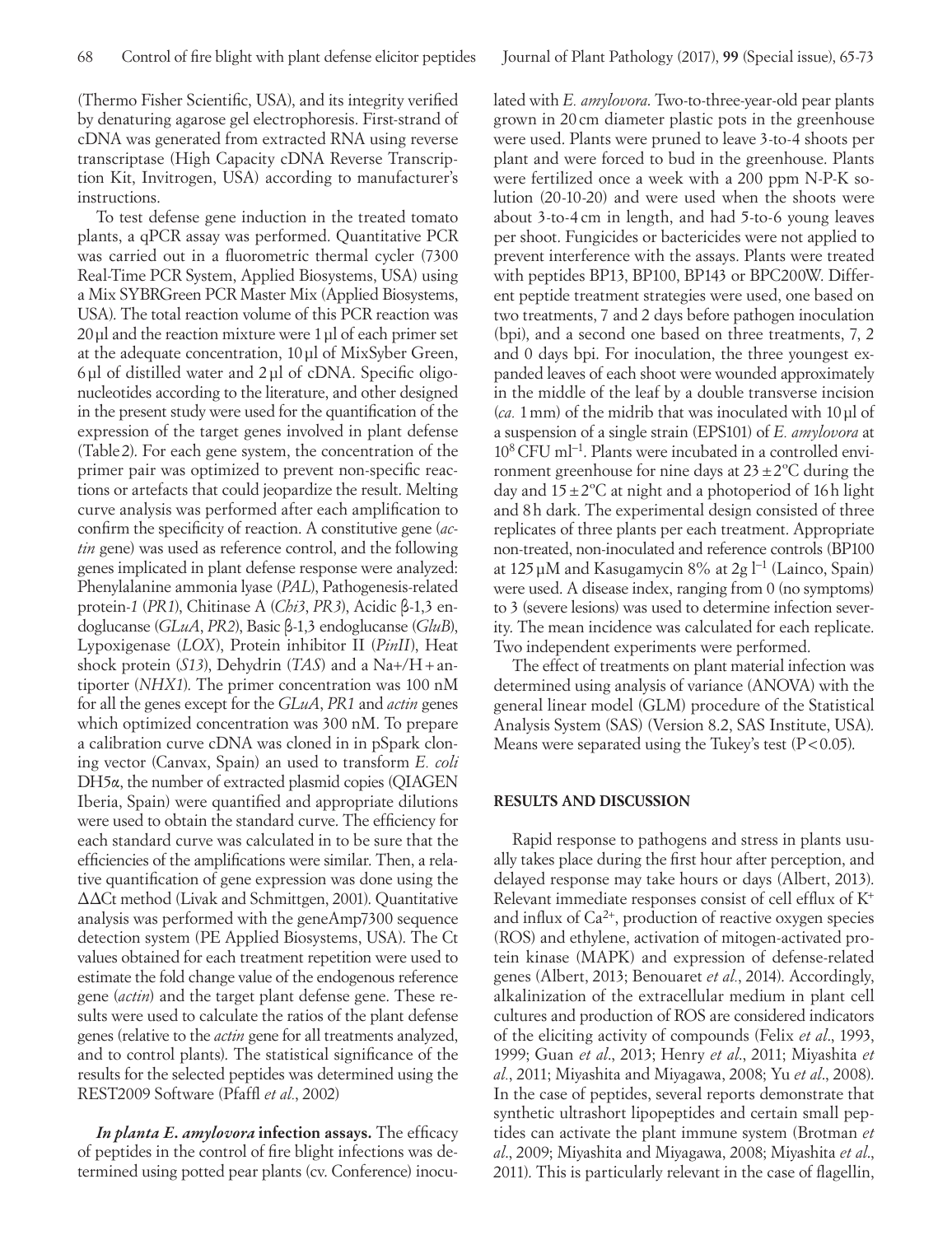(Felix *et al.*, 1993, 1999), flagellin-derived peptides (Miyata *et al.*, 2006), linear lipopeptides (Brotman *et al.*, 2009; Henry *et al.*, 2011; Ongena *et al.*, 2007), cyclic lipopeptides (Tran *et al*., 2006), and linear peptides (Miyashita *et al.*, 2011).

In the present work, we have selected a series of peptides from different families previously described (Table1) (Badosa *et al.*, 2007; Güell *et al.*, 2011, 2012, 2013, 2017; Monroc *et al.*, 2006a, 2006b; Vilà *et al.*, 2013, 2016). These selected sequences included linear peptides derived from the CECMEL11 library, cyclic peptides derived from the CYCLO10 library and from iturins, linear and cyclic peptidotriazoles, and cyclic lipopeptides. These peptides exhibited a distinct activity profile against the plant pathogenic bacteria *E. amylovora*, *Pseudomonas syringae* pv. *syringae* and *Xanthomonas axonopodis* pv. *vesicatoria*, as well as different hemolytic activity.

The first screening to identify peptides with putative elicitor activity was performed by analyzing *in vitro* in tobacco cell cultures (BY2 line) for alkalinization of the extracellular medium and production of hydrogen peroxide (Fig.1 and 2). In the alkalinization assay, the control peptide flg15 produced an increase of pH>0.4 units, whereas peptides BP14, BP285, BP143, BP13 and BPC200W caused an increase of the pHbetween 0.1 and 0.15 units. In Fig.1 the kinetics obtained for peptides flg15, BP13, BP143 and BPC200W in one of the alkalinization assays is depicted. To evaluate the peptide-induced oxidative burst we used flg15 and flg21 as positive controls. Fig.2 shows the results of the six linear and four cyclic peptides that induced hydrogen peroxide production in BY2 cells. Using a threshold concentration of 1μM and compared to flg15 and flg21, only the linear peptides BP13 and BP272, and the cyclic peptides BPC148W and BPC200W were effective.

Analysis of the above data in BY2 cells revealed that BP13 and BPC200W gave good results in both assays. Moreover, also BP143 led to a pHincrease of the extracellular medium in these cells. Thus, these peptides were chosen for further studies. However, other peptides from our libraries cannot be excluded, because they may be non-active in tobacco or in the above tests, but active in other plant species. For example, the endogenous octapeptide GmPep914 from soybean (a cryptic peptide derived from proteins with separate primary functions), which is induced as a wound response, produces alkalinization in soybean cell cultures, but not in tobacco or *Arabidopsis* cell cultures (Yamaguchi and Huffaker, 2011; Yamaguchi *et al*., 2011). Also, certain peptides can act as elicitors by inducing ISR at concentrations that produce no or a slight increase in pH, but also having inhibitory effect in pathogens (Brotman *et al*., 2009).

Next, we analyzed if peptides BP13, BP143 and BP-C200W were able to induce the expression of genes related to plant defense responses (Table 2). In addition to these three peptides, BP100 was included in the study because it is a representative peptide from the CECMEL11 library



**Fig.1.** Kinetics of the alkalinization in tobacco cells cultures (BY2) treated with the peptides BP13 ( $\circ$ ), BP143 ( $\diamondsuit$ ), BP200W ( $\triangle$ ), and flg15 at 20µM ( $\blacklozenge$ ). Water ( $\square$ ) was used as control.



**Fig.2.** Hydrogen peroxide accumulation in tobacco cell suspensions after treatment with selected peptides. Flagellins flg15 and flg21 were used as reference, and water as control.

that is effective against *E. amylovora* infections in plant assays (Güell *et al*., 2011). Moreover, flg15 was used as positive control. The selected genes are involved in the pathways of the salicylic, jasmonic acid and ethylene, as well as in saline stress and wound damage. Seven primers were taken from the literature and four were developed in this work (Table2). The *actin* gene was used as an endogenous constitutive gene to normalize the results of expression. The corresponding cDNA was obtained from all primers and was cloned to obtain calibration curves. Then, it was demonstrated that the efficiency of the primers was similar at the optimized concentrations, ranging from 100 to 300 nM, a criteria to properly apply the  $\Delta\Delta C$ t method (Livak and Schmittgen, 2001).

The relative quantification for the expression of the selected genes by the  $\Delta\Delta C$ t method, using tomato plants as the experimental system, is shown in Table 3. It is clearly observed that treatment with the reference products (SA, JA, E) caused the overexpression of several genes. Salicylic acid (SA) overexpressed *PR1*, *PR3* and *TAS*. Jasmonic acid (JA) induced expression of *PR3*, *LOX*, *GluB* and *PinII*. Ethylene (E) treatment induced *PR3*, *LOX* and *GluB*. These results confirm that both pathways, SA and JA,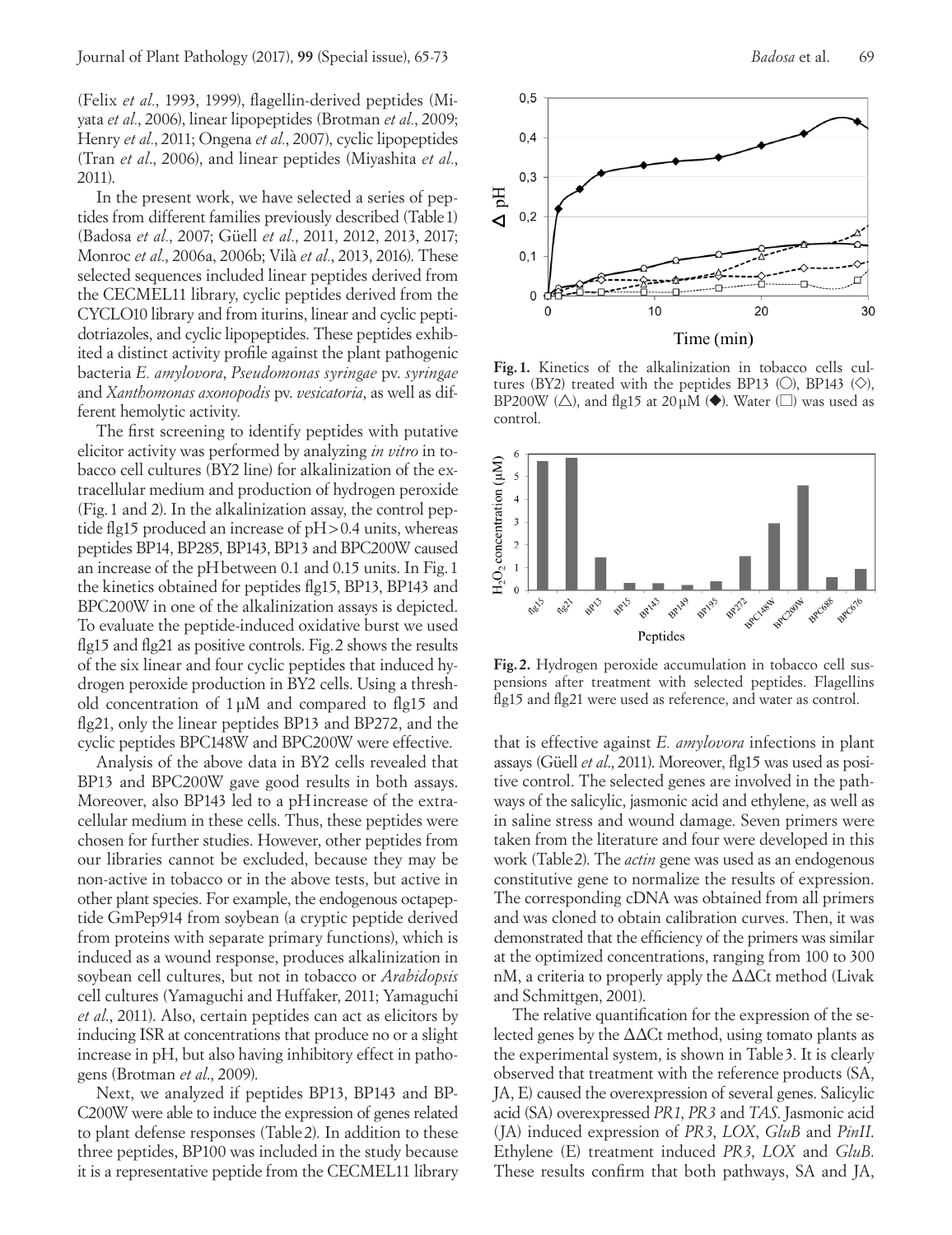| Pathway/Stress                           | Gene                                                                                                      | Code                                                  | Sequence $(5'3')$                                        | Reference                     |  |
|------------------------------------------|-----------------------------------------------------------------------------------------------------------|-------------------------------------------------------|----------------------------------------------------------|-------------------------------|--|
| Salicylic acid                           | Chitinase A                                                                                               | Chi3-f<br>$Chi3-r$                                    | TGCAGGAACATTCACTGGAG<br>TAACGTTGTGGCATGATGGT             | (Aimé et al., 2008)           |  |
|                                          | Acidic $\beta$ -1,3-endoglucanase                                                                         | GluA-f<br>$GluA-r$                                    | <b>GGTCTCAACCGCGACATATT</b><br>CACAAGGGCATCGAAAAGAT      | (Aimé et al., 2008)           |  |
|                                          | PR1-f<br>TCTTGTGAGGCCCAAAATTC<br>Pathogenesis-related protein-1<br><b>ATAGTCTGGCCTCTCGGACA</b><br>$PR1-r$ |                                                       | (Aimé et al., 2008)                                      |                               |  |
| Ethylene                                 | Basic $\beta$ -1,3-endoglucanase                                                                          | $GluB-f$<br>$GluB-r$                                  | TTGTCGCCACCAACATTCACA<br><b>ACCATCTCGCGTGTTCCATC</b>     | This study                    |  |
| Jasmonic acid                            | Lypoxygenase                                                                                              | $LOX-f$<br>$LOX-r$                                    | CAAGCATGGGGTGGGCTTAT<br>CATGGTCCTCGACCCGTAAA             | This study                    |  |
|                                          | Phenylalanine ammonia lyase                                                                               | PAL-f<br>$PAL-r$                                      | CACAGTGGCTTGGACCTCAA<br><b>ACCGTGTAAGGCCTTGTTTCT</b>     | This study                    |  |
| Salt                                     | $Na^+/H+antiporter$                                                                                       | NHX1-f<br>$NHX1-r$                                    | <b>ATGTTGTTGGTGCCGTCG</b><br><b>AGGCTGCTCGTCCTGATT</b>   | (He and Huang, 2013)          |  |
| $S13-f$<br>Heat shock protein<br>$S13-r$ |                                                                                                           | CAAACATGTGATTGGATAAAGAAACG<br>CTGACCAACCAAACTTTCCTGAT | (Zhou et al., 2007)                                      |                               |  |
|                                          | Dehydrin                                                                                                  | TAS14-f<br>$TAS14-r$                                  | CTGGTGGAGAATATGGAACTCAAGGC<br>CTTCATGTTGTCCAGGCATCTTCTCC | (Muñoz-Mayor et al.,<br>2012) |  |
| Wound                                    | Protein inhibitor II                                                                                      | PinII-f<br>$PinII-r$                                  | <b>TGATGCCAAGGCTTGTACTAGAGA</b><br>AGCGGACTTCCTTCTGAACGT | (Herman et al., 2007)         |  |
| Endogenous<br>reference gene             | Actin                                                                                                     | Act-f<br>Act-r                                        | CACTGTATGCCAGTGGTCGT<br>GACGGAGAATGGCATGTGGA             | This study                    |  |

**Table2.** Genes and primer sequences used in this study.

**Table3.** Expression of genes related to defense/stress response in tomato after the treatment with the reference products salicylic acid (SA), jasmonic acid (JA) and ethylene (E), and with the selected peptides. Fold induction above 2 is considered as overexpression in the relative quantification by the  $\Delta\Delta C$ t method. Significant values are indicated with an asterisk.

|                 |           | <b>REFERENCE PRODUCTS</b> |          |         |         | <b>PEPTIDES</b> |              |              |
|-----------------|-----------|---------------------------|----------|---------|---------|-----------------|--------------|--------------|
| Gene            | <b>SA</b> | JA                        | E        | flag15  | BPC200W | <b>BP13</b>     | <b>BP143</b> | <b>BP100</b> |
| PAL             | 0.4       | 1.4                       | 0.7      | 1.5     | 0.9     | 1.2             | 1.0          |              |
| PR <sub>1</sub> | $25.9*$   | 0.4                       | 1.3      | 55.9*   | 1.0     | 1.6             | 0.4          | 2.0          |
| $Chi3$ , $PR3$  | $205.0*$  | 138.2*                    | $111.5*$ | $14.8*$ | $2.6*$  | $6.6*$          | 0.6          | 1.3          |
| GluA, PR2       | 1.0       | 0.1                       | 0.5      | $7.1*$  | $4.5*$  | $7.8*$          | 0.9          | 1.5          |
| LOX             | 0.1       | $4.1*$                    | $6*$     | $3.3*$  | $2.6*$  | 1.9             | 0.5          | 1.2          |
| GluB            | 1.5       | $9.1*$                    | $6.5*$   | $17.8*$ | $5.1*$  | 1.3             | 0.4          | 1.0          |
| PinII           | 0.3       | 193.8*                    | 0.2      | $6.1*$  | 0.3     | 1.1             | $6.0*$       | $4.9*$       |
| S13             | n.d.      | n.d.                      | n.d.     | 1.0     | 1.4     | 1.3             | 0.9          | 1.0          |
| <b>TAS</b>      | $2.0*$    | 0.1                       | 0.5      | 1.5     | 4.7     | $4.2*$          | $2.2*$       | 1.4          |
| NHX1            | n.d.      | n.d.                      | n.d.     | 1.9     | 1.0     | 1.7             | 0.8          | 1.2          |

n.d., not determined.

share genes, as it has been reported (Pieterse *et al*., 2012). The reference peptide flg15 overexpressed more genes (also *PR2*) and more intensely than the genes overexpressed in the SA, JA and E pathways by the corresponding inducers. BPC200W was the peptide that shared more overexpressed genes with flg15 (4 out of 6 genes: *PR3*, *LOX*, *GluB and PR2*), although with lower values. BP13 treatment only shared overexpression of genes *PR2 and PR3* (2 out of 6) with flg15, but included *TAS*. Peptides BP100 and BP143 shared the overexpression of *PinII* with flg15. In addition, BP143 overexpressed *TAS*. Therefore, all peptides showed elicitation activity in tomato plants, but BP200W and BP13 were the most active, in comparison to the reference treatments.

In the present work, we used a preliminary approach based on genes reported to be involved in the salycilic, jasmonic and saline stress in tomato. However, more robust strategies like microarrays or RNAseq are now being used, but are not the object of the present report.

Finally, peptides BP13, BP143, BPC200W and the reference peptide BP100, were used to perform *in planta* assays to study their effect to control *E. amylovora* infections (Fig.3). Pear potted plants were used as host, under controlled greenhouse conditions. Two different schedules of treatments were used. In the first case, peptides were applied 7 and 2 days before pathogen inoculation (bpi). In the second case, an additional treatment 1h bpi was done. Peptides BP100 and BP143 had a significant effect in the second strategy, but not in the first one. In contrast, peptides BP13 and BPC200W showed little differences depending on the strategy, as they were both effective. Peptides BP13 and BPC200W showed a low activity against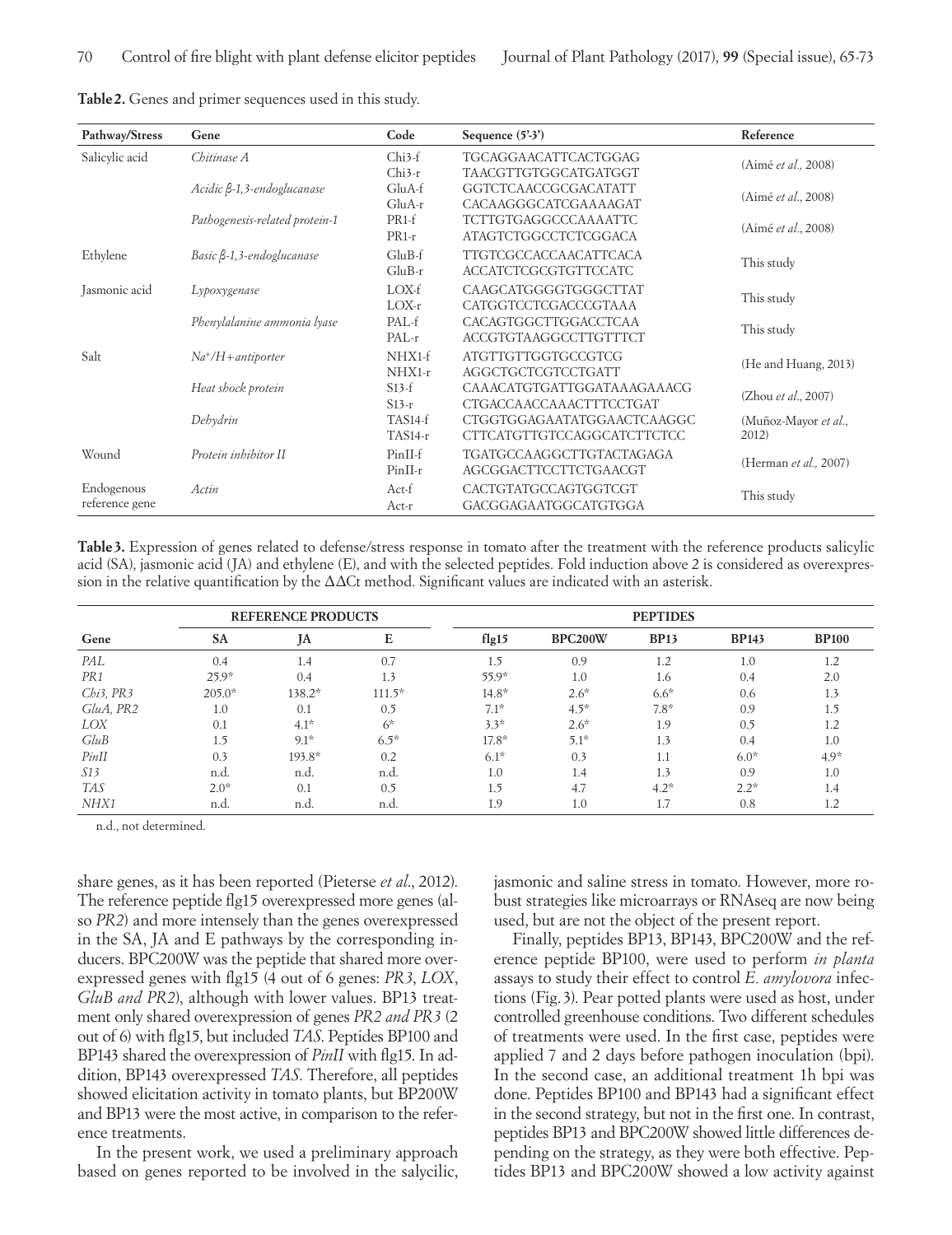

**Fig. 3.** Protection against *E. amylovora* infection by peptides BP13, BP100, BP143 and BP200W. Two treatment schedules were used in relation to the pathogen inoculation: 7, and 2 days bpi; and 7, 2 and 0 days bpi. Standard deviations are indicated on bars. Significantly different means from non-treated controls (NTC) are indicated with an asterisk.

*E. amylovora* (MIC 25-50 to 75-100μM, respectively). All these peptides are susceptible to protease activity and easily interact with leaf tissue structures and components due to their cationic and amphypathic properties (Badosa *et al.*, 2007; Güell *et al.*, 2011; Monroc *et al.*, 2006b). Therefore, they are probably inactivated in treatments performed 7 or 2 days before pathogen inoculation, but can be active directly against the pathogen when applied simultaneously. Thus, the finding of a significant disease control by peptides BP13 and BPC200W when applied 7 and 2 days bpi can be interpreted as a consequence of their induction of plant host defenses.

In conclusion, results shown in the present work demonstrate that linear synthetic peptides from the CEC-MEL11 library and cyclic decapeptides derived from the CYCLO10 library, with low antibacterial activity, can induce defense responses on tobacco cells and tomato plants, and efficiently control fire blight infections on pear. These results open the possibility of application of this strategy for future implementation in fire blight management. However, there are still limitations related to regulatory issues and production that have to be addressed before their use.



**Fig.4.** Structure of the linear peptide BP13 and the cyclic peptide BPC200W.

## **ACKNOWLEDGEMENTS**

This work was supported by the Spanish Ministerio de Economia y Competitividad (MINECO) grant numbers AGL2009-13255-C02-02/AGR and AGL2012- 39880-C02-02.

## **REFERENCES**

- Aćimović S.G., Zeng Q., McGhee G.C., Sundin G.W., Wise J.C., 2015. Control of Fire Blight (*Erwinia amylovora*) on apple trees with trunk-injected plant resistance inducers and antibiotics and assessment of induction of pathogenesis-related protein genes. *Frontiers in Plant Science* **6**: 16.
- Agrios G.N., 2005. Plant Pathology. 5th Ed. Academic Press, San Diego, USA.
- Aimé S., Cordier C., Alabouvette C., Olivain C., 2008. Comparative analysis of PR gene expression in tomato inoculated with virulent *Fusarium oxysporum* f. sp. lycopersici and the biocontrol strain *F. oxysporum* Fo47. *Physiological and Molecular Plant Pathology* **73**: 9-15.
- Albert M., 2013. Peptides as triggers of plant defence. *Journal of Experimental Botany* **64**: 5269-5279.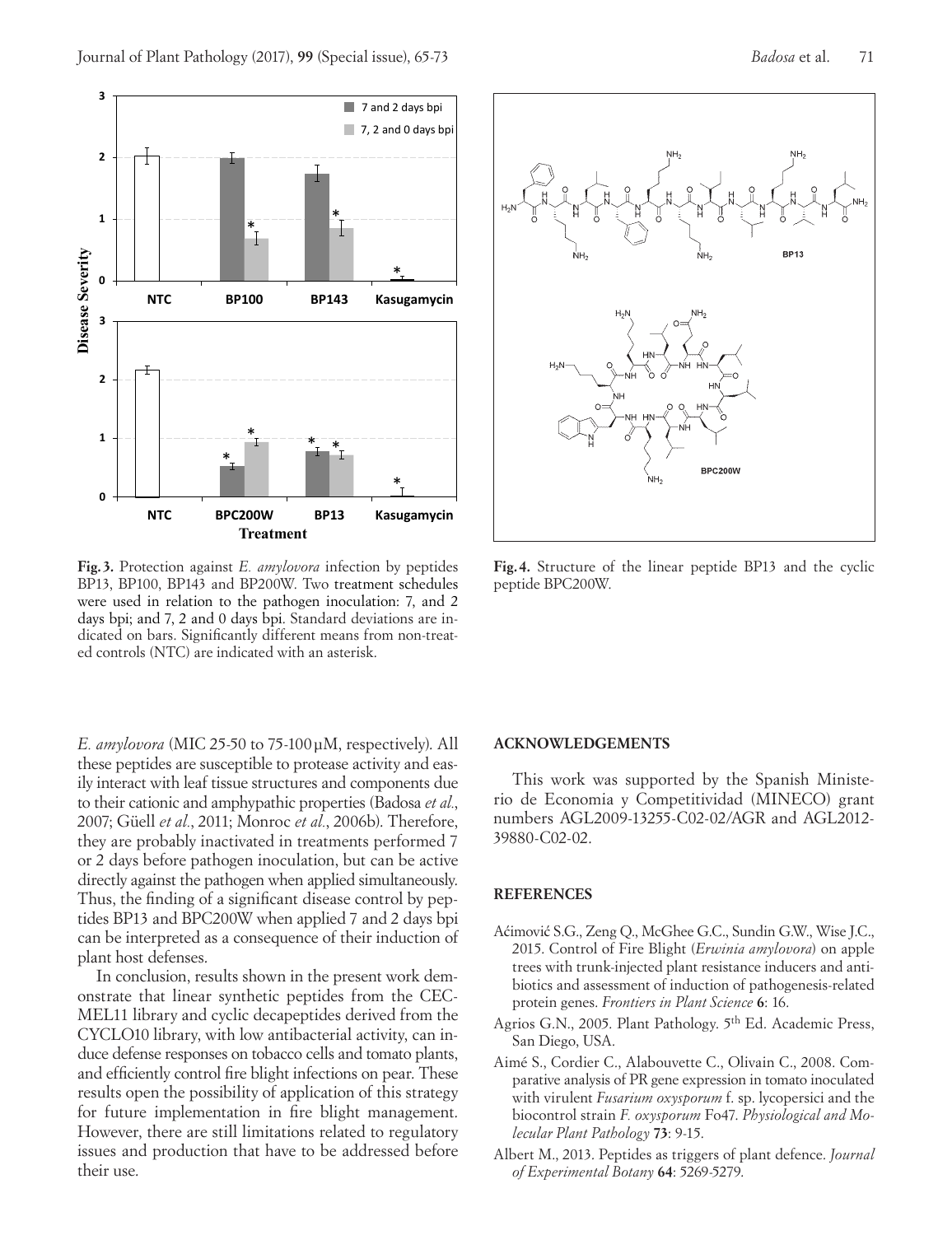- Badosa E., Ferre R., Planas M., Feliu L., Besalú E., Cabrefiga J., Bardají E., Montesinos E., 2007. A library of linear undecapeptides with bactericidal activity against phytopathogenic bacteria. *Peptides* **28**: 2276-2285.
- Bektas Y., Eulgem T., 2014. Synthetic plant defense elicitors. *Frontiers in Plant Science* **5**: 804.
- Benouaret R., Goujon E., Goupil P., 2014. Grape marc extract causes early perception events, defence reactions and hypersensitive response in cultured tobacco cells. *Plant Physiology and Biochemistry* **77**: 84-89.
- Brotman Y., Makovitzki A., Shai Y., Chet I., Viterbo A., 2009. Synthetic ultrashort cationic lipopeptides induce systemic plant defense responses against bacterial and fungal pathogens. *Applied and Environmental Microbiology* **75**: 5373- 5379.
- Choi M.S., Wooki K., Chanhui L., Oh C.S., 2013. Harpins, multifunctional proteins secreted by gram-negative plantpathogenic bacteria. *Molecular Plant-Microbe Interactions* **26**: 1115-1122.
- Conrath U., 2009. Priming of induced plant defense responses. In: Van Loon L.C. (ed.). Advances in Botanical Research, pp. 361-395. Elsevier, Amsterdam, The Netherlands.
- Felix G., Regenass M., Boller T., 1993. Specific perception of subnanomolar concentrations of chitin fragments by tomato cells: induction of extracellular alkalinization, changes in protein phosphorylation, and establishment of a refractory state. *The Plant Journal* **4**: 307-316.
- Felix G., Duran J.D., Volko S., Boller T., 1999. Plants have a sensitive perception system for the most conserved domain of bacterial flagellin. *The Plant Journal* **18**: 265-276.
- Ferre R., Badosa E., Feliu L., Planas M., Montesinos E., Bardají E., 2006. Inhibition of plant-pathogenic bacteria by short synthetic Cecropin A-Melittin hybrid peptides. *Applied and Environmental Microbiology* **72**: 3302-3308.
- Guan X., Buchholz G., Nick P., 2013. The cytoskeleton is disrupted by the bacterial effector HrpZ, but not by the bacterial PAMP flg22, in tobacco BY-2 cells. *Journal of Experimental Botany* **64**: 1805-1816.
- Güell I., Cabrefiga J., Badosa, E., Ferre R., Talleda M., Bardají E., Planas M., Feliu L., Montesinos E., 2011. Improvement of the efficacy of linear undecapeptides against plant-pathogenic bacteria by incorporation of D-amino acids. *Applied and Environmental Microbiology* **77**: 2667-2675.
- Güell I., Micaló L., Cano L., Badosa E., Ferre R., Montesinos E., Bardají E., Feliu L., Planas M., 2012. Peptidotriazoles with antimicrobial activity against bacterial and fungal plant pathogens. *Peptides* **33**: 9-17.
- Güell I., Vilà S., Micaló L., Badosa E., Montesinos E., Planas M., Feliu L., 2013. Synthesis of cyclic peptidotriazoles with activity against phytopathogenic bacteria. *European Journal of Organic Chemistry* **22**: 4933-4943.
- Güell I., Vilà S., Badosa E., Montesinos E., Feliu L., Planas M., 2017. Design, synthesis and biological evaluation of cyclic peptidotriazoles derived from BPC194 as novel agents for plant protection. *Peptide Science;108:e23012* DOI: 10.1002/ bip.23012.
- He Z., Huang Z., 2013. Expression enalysis of LeNHX1 gene in mycorrhizal tomato under salt stress. *Journal of Microbiology* **51**: 100-104.

- Henry G., Deleu M., Jourdan E., Thonart P., Ongena M., 2011. The bacterial lipopeptide surfactin targets the lipid fraction of the plant plasma membrane to trigger immune-related defence responses. *Cellular Microbiology* **13**: 1824-1837.
- Henry G., Thonart P., Ongena M., 2012. PAMPs, MAMPs, DAMPs and others: an update on the diversity of plant immunity elicitors. *Biotechnology, Agronomy, Society and Environment* **16**: 257-268.
- Herman M.A.B., Restrepo S., Smart C.D., 2007. Defense gene expression patterns of three SAR-induced tomato cultivars in the field. *Physiological and Molecular Plant Pathology* **71**: 192-200.
- Johnson K.B., Temple T.N., 2013. Evaluation of strategies for fire blight control in organic pome fruit without antibiotics. *Plant Disease* **97**: 402-409.
- Johnson K.B., Stockwell V.O., 1998. Management of fire blight: a case study in microbial ecology. *Annual Reviews in Phytopathology* **36**: 227-248.
- Livak K.J., Schmittgen T.D., 2001. Analysis of relative gene expression data using real-time quantitative PCR and the 2(-Delta Delta C(T)) method. *Methods* **25**: 402-408.
- McGhee G.C., Sundin G.W., 2010. Evaluation of kasugamycin for Fire Blight management, effect on nontarget bacteria, and assessment of Kasugamycin resistance potential in *Erwinia amylovora*. *Phytopathology* **101**: 192-204.
- Miyashita M., Miyagawa H., 2008. Plant pathogen recognition as a natural, original and simple model for chemogenomics: a brief overview of cell-based assays to screen for peptides acting as plant defense activators. *Combinatorial Chemistry & High Throughput Screening* **11**: 647-652.
- Miyashita M., Oda M., Ono Y., Komoda E., Miyagawa H., 2011. Discovery of a small peptide from combinatorial libraries that can activate the plant immune system by a Jasmonic Acid signaling pathway. *Chembiochem* **12**: 1323-1329.
- Miyata K.M., Masahiro M.M., Nose R.N., Otake Y.O., Miyagawa H.M., 2006. Development of a colorimetric assay for determining the amount of  $H_2O_2$  generated in tobacco cells in response to elicitors and its application to study of the structure-activity relationship of flagellin-derived peptides. *Bioscience Biotechnology and Biochemistry* **70**: 2138-2144.
- Monroc S., Badosa E., Besalú E., Planas M., Bardají E., Montesinos E., Feliu L., 2006a. Improvement of cyclic decapeptides against plant pathogenic bacteria using a combinatorial chemistry approach. *Peptides* **27**: 2575-2584.
- Monroc S., Badosa E., Feliu L., Planas M., Montesinos E., Bardají E., 2006b. De novo designed cyclic cationic peptides as inhibitors of plant pathogenic bacteria. *Peptides* **27**: 2567-2574.
- Montesinos E., Bardají E., 2008. Synthetic antimicrobial peptides as agricultural pesticides for plant disease control. *Chemistry & Biodiversity* **5**: 1225-1237.
- Muñoz-Mayor A., Pineda B., Garcia-Abellán J.O., Antón T., Garcia-Sogo B., Sanchez-Bel P., Flores F.B., Atarés A., Angosto T., Pintor-Toro J.A., Moreno V., Bolarin M.C., 2012. Overexpression of dehydrin tas14 gene improves the osmotic stress imposed by drought and salinity in tomato. *Journal of Plant Physiology* **169**: 459-468.
- Ngugi H.K., Schupp J.R., 2009. Evaluation of the risk of spreading Fire Blight in apple orchards with a mechanical string blossom thinner. *HortScience* **44**: 862-865.